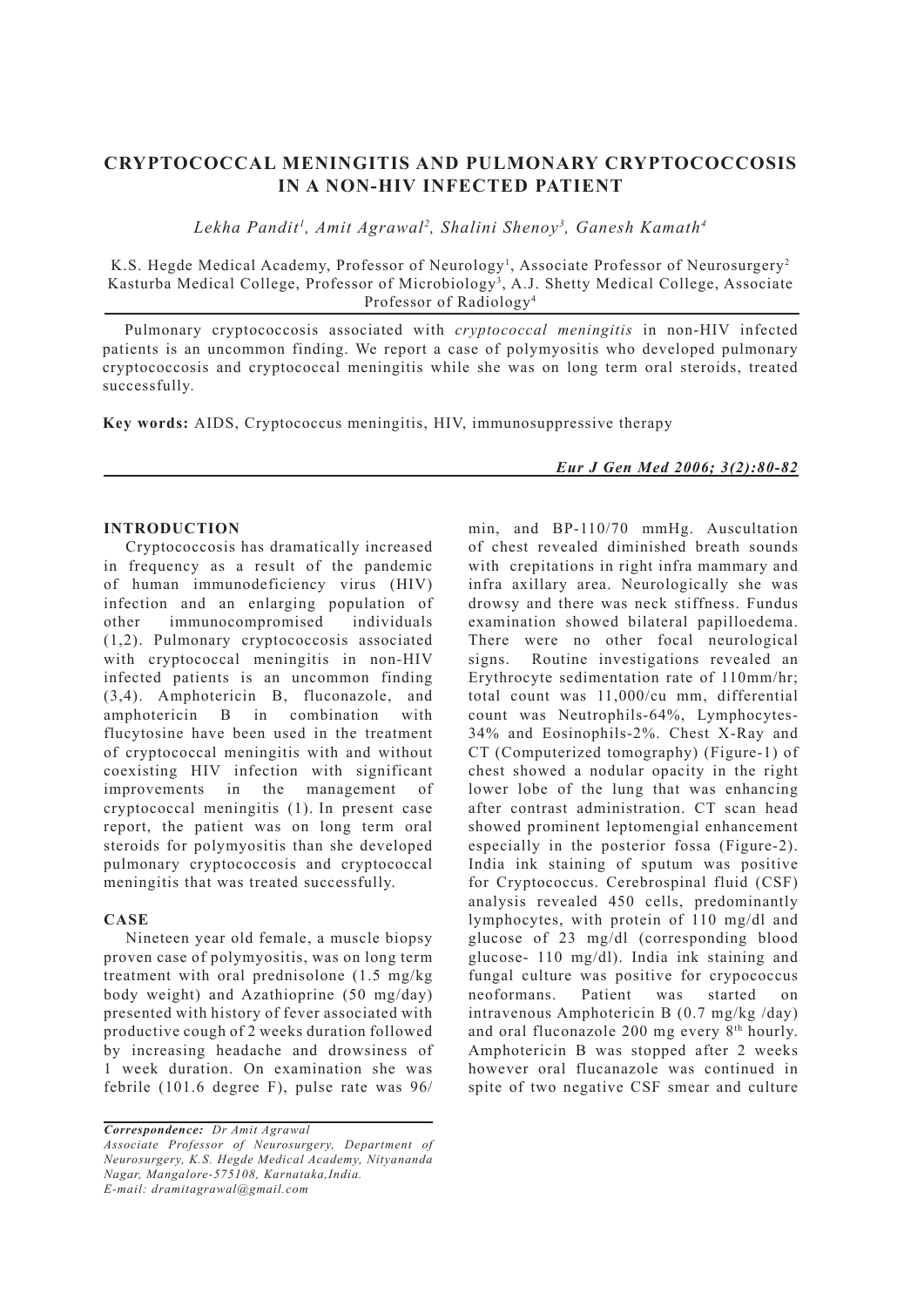

**Figure 1. CT of the lungs showing a slightly irregular solitary nodule in the periphery of the right lower lobe**

**Figure 2. Contrast enhanced CT scan of the brain showing prominent leptomeningeal enhancement in the posterior fossa**

for cryptococcus for a further six weeks. At follow up after 24 months, she remains well on 20 mg alternate day dose of oral prednisolone. She also delivered a healthy baby two months ago.

### **DISCUSSION**

Cryptococcus neoformans is a yeast, most commonly infects the central nervous system. Resistance to cryptococcosis depends primarily on cell-mediated immunity. Therefore, most cases of cryptococcal meningitis occur in patients with conditions that weaken this system, such as AIDS. Cryptococcal meningitis has also been sporadically reported in HIV negative patients in the background of organ transplant and chemotherapy related immunosuppression, reticuloendothelial malignancies, corticosteroid therapy and sarcoidosis (3, 6). Occasionally no obvious underlying cause can be detected (5, 6). Our patient's clinical presentation coupled with high ESR and CSF cytochemistry strongly suggested the diagnosis of pulmonary tuberculosis and tuberculous meningitis. However the lung lesion was atypical for pulmonary tuberculosis and this alerted us to investigate for alternate causes particularly when this patient was long term steroids (1). Several unique features differentiate cyptococcal meningitis seen in HIV positive patients from those with HIV negative states. Cryptococcal pneumonia, the symptoms of which include cough, fever, and infiltrates or mass in the lungs have been previously reported among people with chemotherapy or organ-transplant-related immunosuppression, but not among people with AIDS (7). Leptomeningeal enhancement on CT (as in present case) and magnetic resonance imaging (MRI) studies secondary to cryptococcal meningitis is an uncommon finding. Significant differences are reported in the inflammatory response to cryptococcal meningoencephalitis among patients with and those without HIV infection (8, 9). Brisk response to therapy, negative smear and cultures after a short period of antifungal therapy and the non-requirement of long term maintenance treatment are more commonly seen in cryptococcal meningitis affecting non-HIV infected patients (1,10). The prominent clinical symptoms and signs of meningitis, increased intracranial pressure, reactive CSF and brisk response to therapy in our patient all support these observations.

# **REFERENCES**

- 1. Lambertucci JR, Franco R, de Queiroz LC. Cryptococcal meningoencephalitis and pulmonary nodule in a non-HIVinfected immunocompetent patient. Rev Soc Bras Med Trop 2005; 38(2):207-8
- 2. Sharkey SE, Thompson A, Sugar CU et al. Comparison of amphotericin B with fluconazole in the treatment of acute AIDS-associated cryptococcal meningitis. N Engl J Med 1992; 326: 83–89